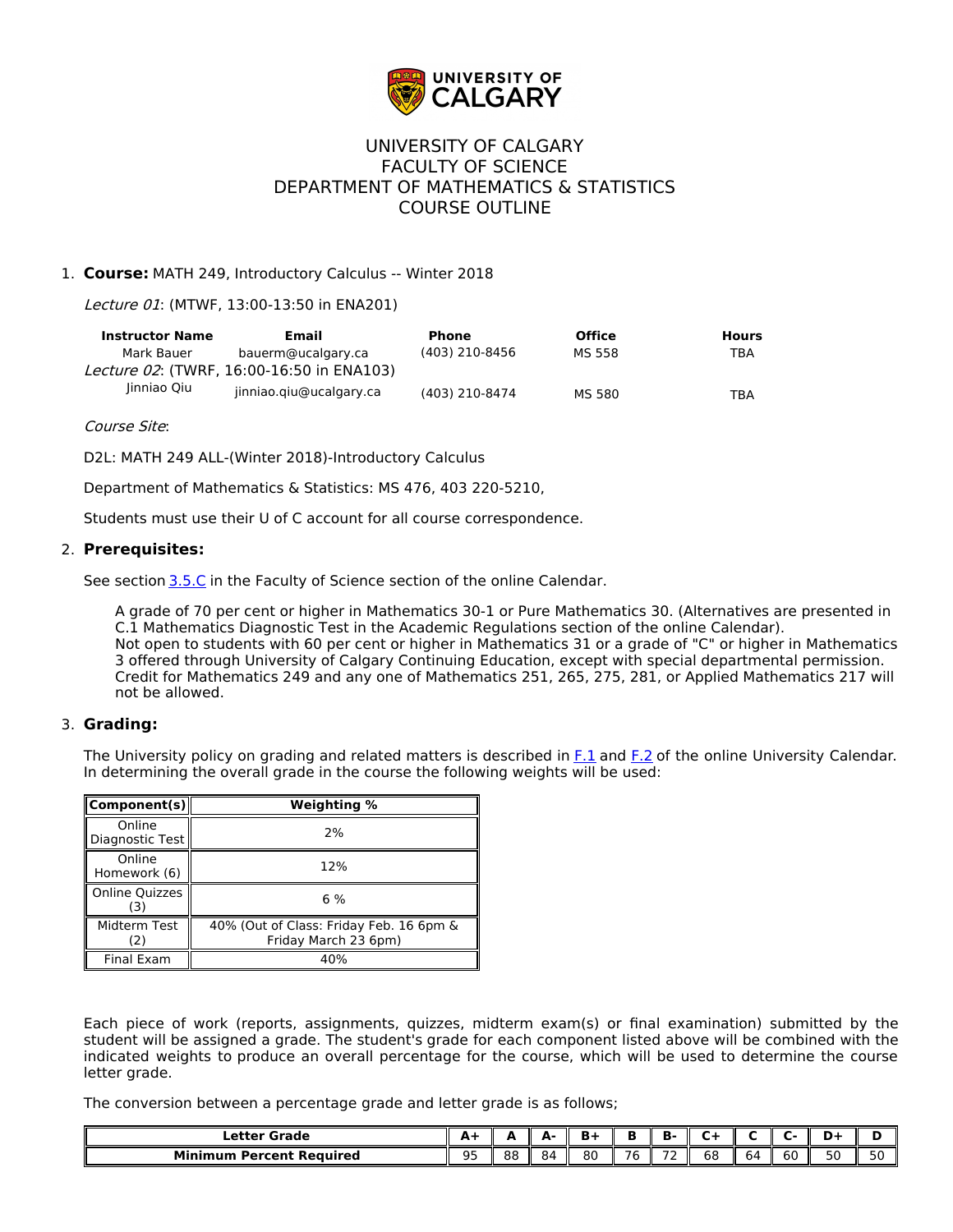Bear in mind that a grade of D+ or below will result if you fail both midterms or the final exam. i.e., A passing grade on at least one midterm and on the final exam is required to receive an overall grade of C- or better in the course. This is to ensure that those students who receive a C- or better have a reasonable chance of succeeding in courses that require this course as a prerequisite.

## 4. **Missed Components of Term Work:**

The regulations of the Faculty of Science pertaining to this matter are found in the Faculty of Science area of the Calendar in [Section 3.6.](http://www.ucalgary.ca/pubs/calendar/current/sc-3-6.html) It is the student's responsibility to familiarize himself/herself with these regulations. See also [Section E.3](http://www.ucalgary.ca/pubs/calendar/current/e-3.html) of the University Calendar

## 5. **Scheduled out-of-class activities:**

The following out of class activities are scheduled for this course:

MATH 249 Midterm 1, scheduled for 90 min on Friday February 16 2018 at 6:00 pm ST 140, ST 148

MATH 249 Midterm 2, scheduled for 90 min on Friday March 23 2018 at 6:00 pm ST 140, ST 148

## **REGULARLY SCHEDULED CLASSES HAVE PRECEDENCE OVER ANY OUT -OF-CLASS-TIME-**

**ACTIVITY.** If you have a conflict with the out-of-class-time-activity, please contact your course coordinator/ instructor no later than **14 days prior** to the date of the out-of-class activity so that alternative arrangements may be made.

## 6. **Course Materials:**

**Required text**. Open access eBook: Guichard, Calculus Early Transcendentals. Available for free from http://lyryx.com/. Students will be given Lyryx login information through the Desire2Learn system **Optional text for additional problems**: Anton, Bivens and Davis, Calculus: Early Transcendentals (eBook with or without Student Solutions Manual), Wiley sold in the University bookstore.

### 7. **Examination Policy:**

No aids are allowed on tests or examinations

Students should also read the Calendar, [Section G,](http://www.ucalgary.ca/pubs/calendar/current/g.html) on Examinations.

## 8. **Approved Mandatory and Optional Course Supplemental Fees:**

There are no mandatory or optional course supplemental fees for this course

### 9. **Writing across the Curriculum Statement:**

For all components of the course, in any written work, the quality of the student's writing (language, spelling, grammar, presentation etc.) can be a factor in the evaluation of those reports. See also Section [E.2](http://www.ucalgary.ca/pubs/calendar/current/e-2.html) of the University Calendar.

### 10. **Human studies statement:**

Students will not participate as subjects or researchers in human studies.

### 11. **Reappraisal of Grades:**

A student wishing a reappraisal, should first attempt to review the graded work with the Course coordinator/ instructor or department offering the course. Students with sufficient academic grounds may request a reappraisal. Non-academic grounds are not relevant for grade reappraisals. Students should be aware that the grade being reappraised may be raised, lowered or remain the same. See [Section I.3](http://www.ucalgary.ca/pubs/calendar/current/i-3.html) of the University Calendar.

- 1. **Term Work:** The student should present their rationale as effectively and as fully as possible to the Course coordinator/instructor within **15 days** of either being notified about the mark, or of the item's return to the class. If the student is not satisfied with the outcome, the student shall immediately submit the Reappraisal of Graded Term work form to the department in which the course is offered. The department will arrange for a re-assessment of the work if, and only if, the student has sufficient academic grounds. See sections  $1.1$  and **[I.](http://www.ucalgary.ca/pubs/calendar/current/i-2.html)2** of the University Calendar
- 2. **Final Exam:**The student shall submit the request to Enrolment Services. See [Section I.3](http://www.ucalgary.ca/pubs/calendar/current/i-3.html) of the University Calendar.

## 12. **OTHER IMPORTANT INFORMATION FOR STUDENTS:**

a. **Misconduct:** Academic misconduct (cheating, plagiarism, or any other form) is a very serious offence that will be dealt with rigorously in all cases. A single offence may lead to disciplinary probation or suspension or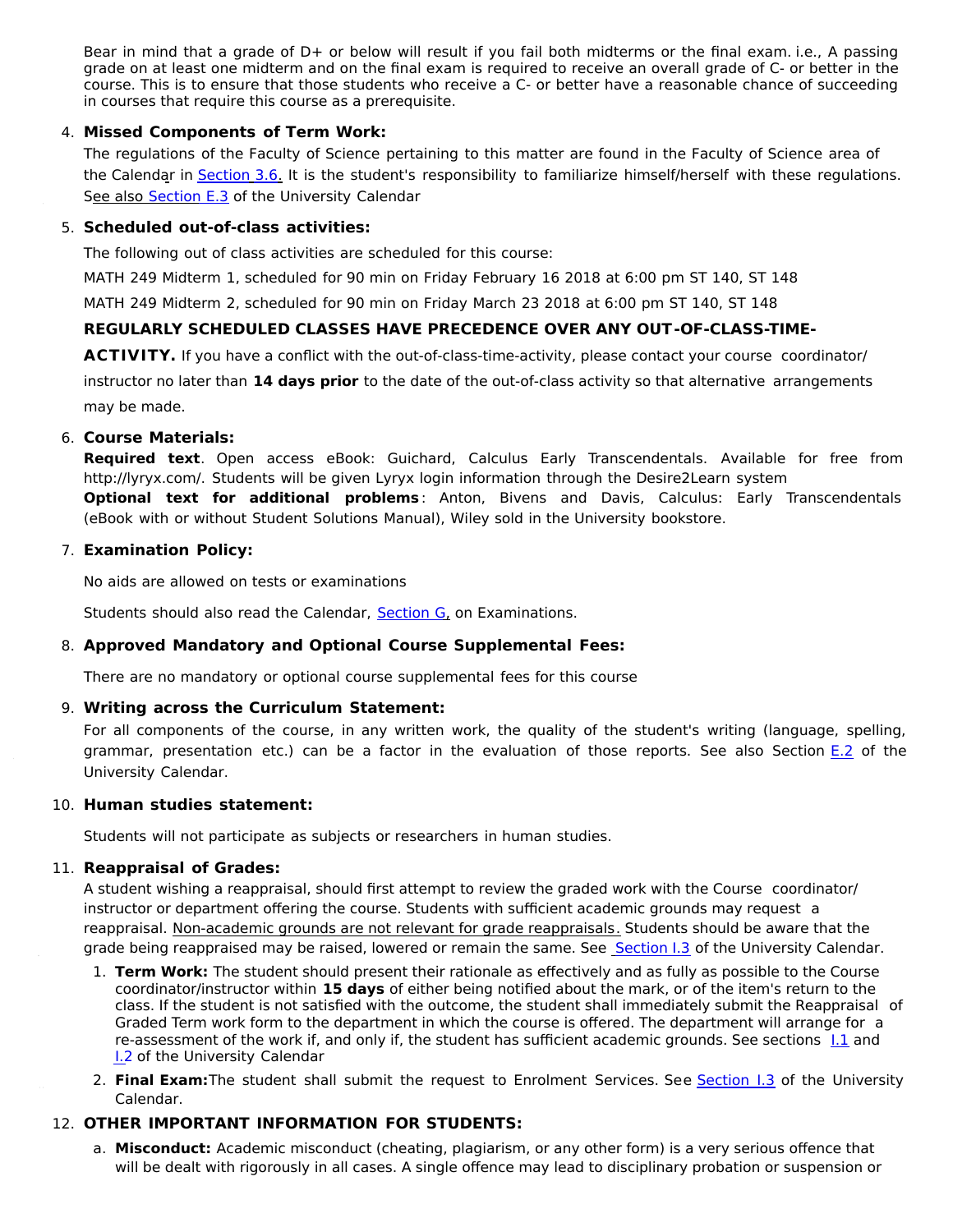expulsion. The Faculty of Science follows a zero tolerance policy regarding dishonesty. Please read the sections of the University Calendar under [Section K](http://www.ucalgary.ca/pubs/calendar/current/k.html). Student Misconduct to inform yourself of definitions, processes and penalties. Examples of academic misconduct may include: submitting or presenting work as if it were the student's own work when it is not; submitting or presenting work in one course which has also been submitted in another course without the instructor's permission; collaborating in whole or in part without prior agreement of the instructor; borrowing experimental values from others without the instructor's approval; falsification/ fabrication of experimental values in a report. **These are only examples**.

- b. **Assembly Points:** In case of emergency during class time, be sure to FAMILIARIZE YOURSELF with the information on [assembly points](http://www.ucalgary.ca/emergencyplan/assemblypoints).
- c. **Academic Accommodation Policy:** Students needing an accommodation because of a disability or medical condition should contact Student Accessibility Services in accordance with the procedure for [accommodations for students with disabilities available at procedure-for-accomodations-for-students-with](http://www.ucalgary.ca/policies/files/policies/procedure-for-accommodations-for-students-with-disabilities_0.pdf)disabilities 0.pdf.

Students needing an accommodation in relation to their coursework or to fulfill requirements for a graduate degree, based on a protected ground other than disability, should communicate this need, preferably in writing, to the Associate Head of the Department of Mathematics & Statistics, Jim Stallard by email jbstall@ucalgary.ca or phone 403-220-3953. Religious accommodation requests relating to class, test or exam scheduling or absences must be submitted no later than **14 days** prior to the date in question: <http://www.ucalgary.ca/pubs/calendar/current/e-4.html>

- d. **Safewalk:** Campus Security will escort individuals day or night [\(www.ucalgary.ca/security/safewalk/](http://www.ucalgary.ca/security/safewalk/)) . Call [403-220-5333](tel:4032205333) for assistance. Use any campus phone, emergency phone or the yellow phones located at most parking lot pay booths.
- e. **Freedom of Information and Privacy:** This course is conducted in accordance with the Freedom of Information and Protection of Privacy Act (FOIPP). Students should identify themselves on all written work by placing their name on the front page and their ID number on each subsequent page. For more information, see also [www.ucalgary.ca/legalservices/foip](http://www.ucalgary.ca/legalservices/foip).
- f. **Student Union Information:** [VP Academic](http://www.su.ucalgary.ca/contact), Phone: [403-220-3911](tel:4032203911) Email: [suvpaca@ucalgary.ca](mailto:suvpaca@ucalgary.ca). SU Faculty Rep., Phone: [403-220-3913](tel:4032203913) Email: [sciencerep@su.ucalgary.ca](mailto:sciencerep@su.ucalgary.ca). Student Ombudsman, Email: [suvpaca@ucalgary.ca](mailto:suvpaca@ucalgary.ca).
- g. **Internet and Electronic Device Information:** Unless instructed otherwise, cell phones should be turned off during class. All communication with other individuals via laptop, tablet, smart phone or other device is prohibited during class unless specifically permitted by the instructor. Students that violate this policy may be asked to leave the classroom. Repeated violations may result in a charge of misconduct.
- h. **Surveys:** At the University of Calgary, feedback through the Universal Student Ratings of Instruction [\(USRI](http://www.ucalgary.ca/usri)) survey and the Faculty of Science Teaching Feedback form provides valuable information to help with evaluating instruction, enhancing learning and teaching, and selecting courses. Your responses make a difference - please participate in these surveys.
- i. **SU Wellness Center:** The Students Union Wellness Centre provides health and wellness support for students including information and counselling on physical health, mental health and nutrition. For more information, see [www.ucalgary.ca/wellnesscentre](http://www.ucalgary.ca/wellnesscentre) or call [403-210-9355](tel:4032109355).

| <b>Department Approval:</b> |  |
|-----------------------------|--|
|-----------------------------|--|

Electronically Approved **Date:** 2017-12-22 11:14

**Associate Dean's Approval for out of regular class-time activity:** Electronically Approved **Date:** 2017-12-22 12:47